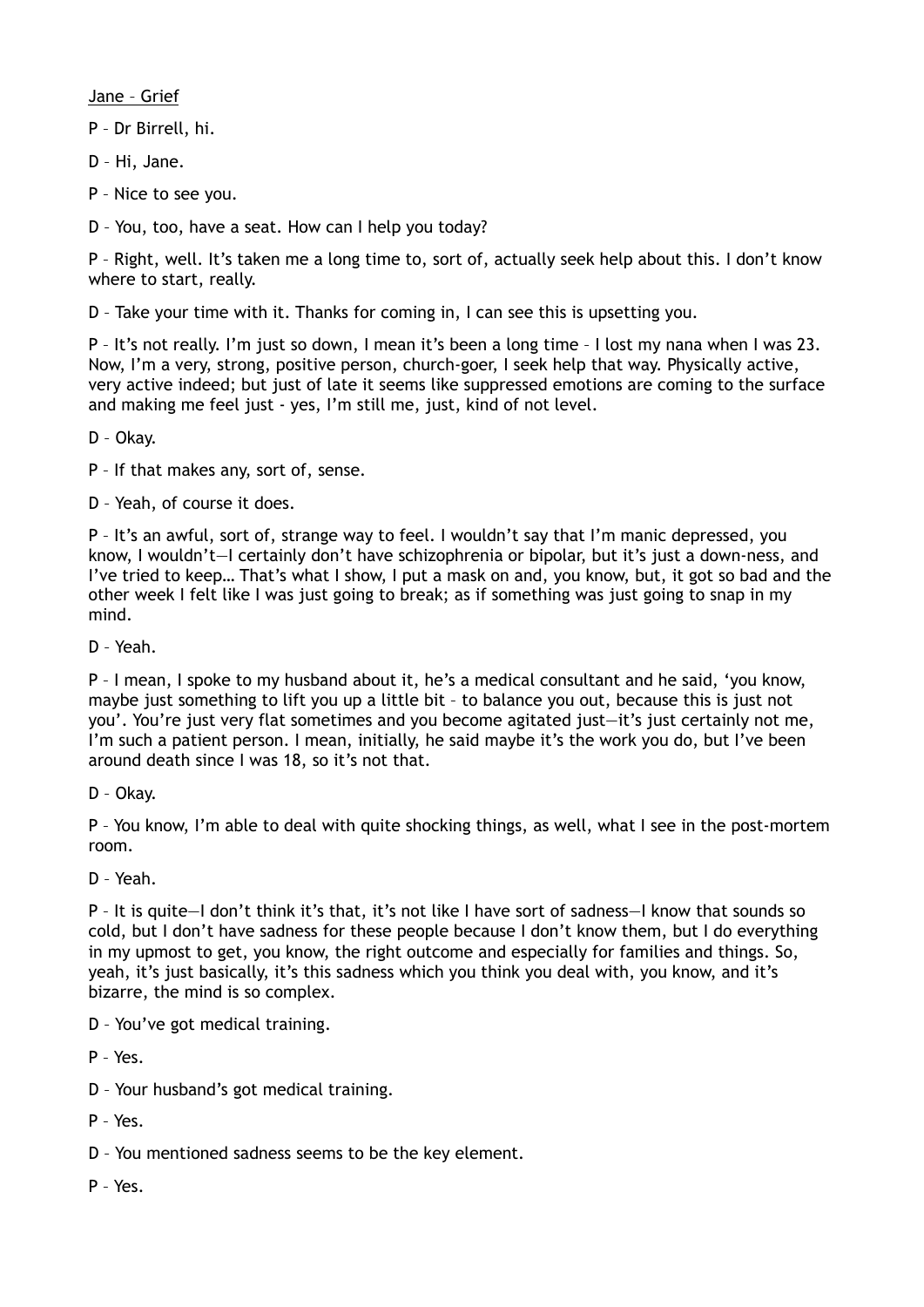D – You've obviously done a bit of background work behind this, and we'll come back to that if that's okay?

P – Yeah.

D – It's all about the sadness and this breaking point last week?

P – Yeah.

D – Aside from that, was there anything else that you were hoping that we would touch upon today or address today?

P – There's no other…

D – Was it just that?

P – Yeah, really, just that. Just sometimes—I just, I'm not an angry person, I don't feel anger, it's just this sadness, it's… I mean I miss her greatly, we all go through grief, it's a process, it's not something you get over, you learn how to deal with it and have coping mechanisms. I just feel like my coping mechanism isn't functioning the way it has been in the past.

D – Losing your nana feels pivotal to all of this, doesn't it?

P – Yes.

D – Yeah. Did you—was there anything else bubbling along that might be linked with this?

P – Yeah, there's been quite a lot of pressure to have a child for the past, I would say, four- I am married, but I need to change my details – for the past four years, but indirect pressure, I would say? But I'm just, I'm not ready for it yet because I need to feel 110%. I know we can't always be 110% but I know that I need balance restored within my emotional state and mental state, and just - I mean, my in-laws are Spanish, they're quite, 'come on, what's wrong with you, come on you should be pregnant by now, you should be pregnant after three months of marriage'. Different cultures.

D – So, a lot of cultural pressure to settle down and have a family?

P – Yes, and I felt a little bit, sort of a little bit, lost that maybe I won't have the support there, because my nana's been removed. Because she would have just - the problem is, Dr Birrell, she did so much for me. So does my mother as well, she works full time, I don't know, that maternal. It's not that I dislike children, I absolutely adore them, I have great relationships with nieces, friend's children… I have animals, I put my energy into my dog, and I just felt, I don't know, I just haven't been ready.

D – Right.

P – And I think, we had a trip to Spain, I think, three weeks ago and I just… I told them, 'please just back off and stop it, because I'm really not coping at the minute, and I'm just not ready'.

D – Yeah, sure. Sounds like you've got a good relationship with your husband.

P – Oh, yeah.

D – Yeah. No undue pressure from that angle?

P – No, no, he's just…

- D He's quite understanding?
- P He's very understanding.
- D Is he desperate to have kids?
- P No, he's not.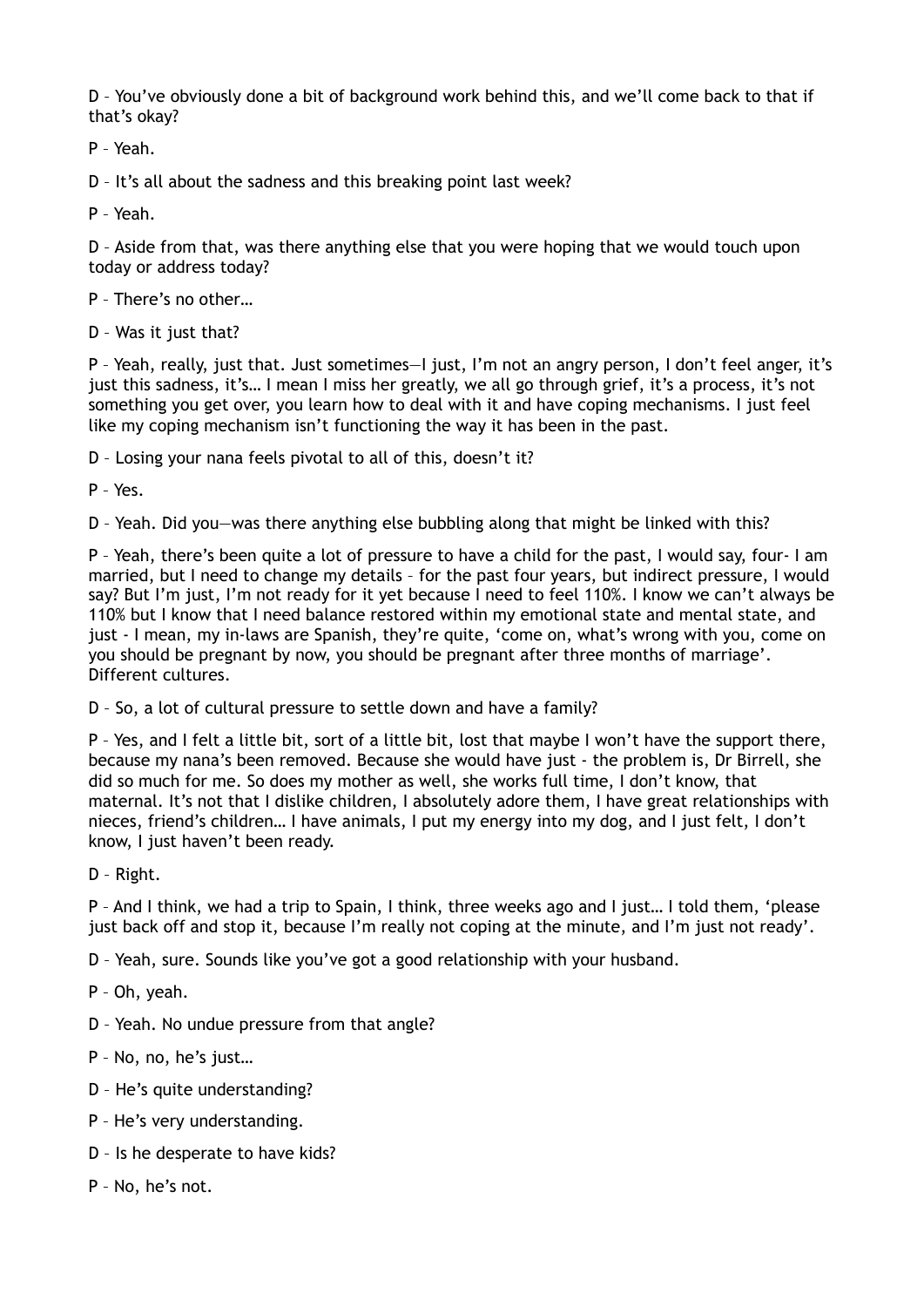- D Alright, so no major issues from that side?
- P No, not from that side of things.
- D You get on well?

P – Yeah, we get on well. I mean, obviously he's very stressed at work sometimes, but he doesn't bring it back with him, doesn't bring it back home.

D – Ridiculous hours?

P – Medical consultant, so yeah, you can imagine.

D – All right.

P – Yeah, but he's started to become more relaxed himself, because I actually had to speak with him about how I felt.

D – Yeah.

- P Communication is key, isn't it?
- D So, you've started that process?

P – Yes.

D – Good, okay. With coming here today, you mentioned some key words, which was that mood was not great and that the stress was bubbled over last week.

P – Yes.

D – Have you actually ventured a diagnosis to this, or not?

P – I mean, could I be suffering from borderline depression, am I at that stage? I don't want to admit that I would have this, that's the thing. I have an armour on, where it's 'I can cope with anything, I'm strong, I can cope with anything'.

D – Yeah, okay.

P – I don't know, but you can't, so.

D – This, kind of, sadness and happiness are in everyone's lives aren't they.

P – Yeah.

D – I think grief is something that would be worthwhile talking about how you can move on and move forward with that. Good, alright. So, can I double check? Things haven't reached a crisis point where you thought about harming yourself or anything like that?

P – Well, I did have a very terrible sort of nightmare, really, that I was sort of dangling from the staircase.

D – Oh, god. As a nightmare? Right, do you ever have these thoughts while you're not asleep though.

P – Yeah, a while ago, I did actually.

D – Okay.

P – I was just actually in the living room, relaxing, nothing really major, with a cup of tea and I just thought to myself, 'have I really got to carry this pain around much longer?'.

D – Emotional pain? Yeah.

P – It's ridiculous. I'm sorry.

D – Would you ever do anything like that?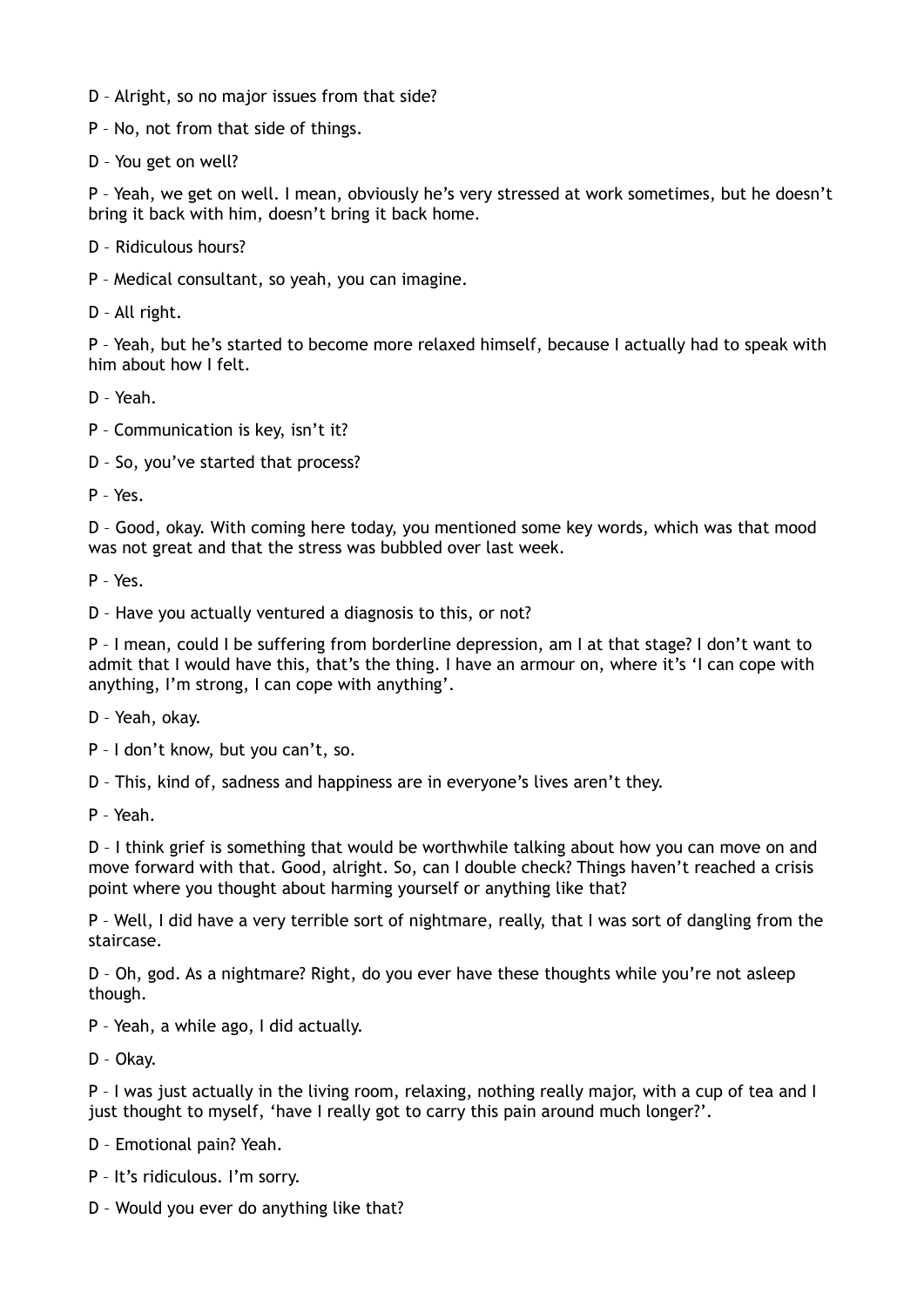P – No.

D – Have you ever self-harmed in any shape or form?

P – No, never.

D – So, it was a feeling, and then it went?

P – Yeah.

D – Okay.

P – Sort of a strange bizarre…

D – It's probably more common than we really realise, isn't it? Okay. Your weight's okay?

P – Yeah, I feel like I've lost weight, but I don't know whether that's just from feeling anxious, but I train everyday – exercise makes me feel…

D – Good?

P – Amazing, but it always has done, I've always been very active.

D – Good, okay. You mentioned some words about mania, can I double check that nothing like that in the family, and you've never felt particularly overconfident or…?

 $P - No.$ 

D – Substances?

 $P - No.$ 

D – Not a drinker, not a smoker?

P – Not a smoker, maybe the odd glass of red wine in moderation, but always with food really; not a heavy. I don't go out partying.

- D No, okay.
- P Yeah.
- D Okay. And your weight's steady, don't feel bad about your weight?

P – No.

- D Good, okay. Concentration at work?
- P I would say that that has yeah, sometimes it's been…
- D Wavering a little bit? Consistently or just at times?
- P At times.
- D Safe enough?
- P Yeah, safe enough, yeah.
- D And your role at work at the moment, you're studying?
- P Which I love.
- D And you're a medic?
- P Yeah, I'm a medic, I have a passion.
- D Yeah, are you still enjoying it?
- P I love it, I absolutely, that's what I mean, death doesn't actually faze me.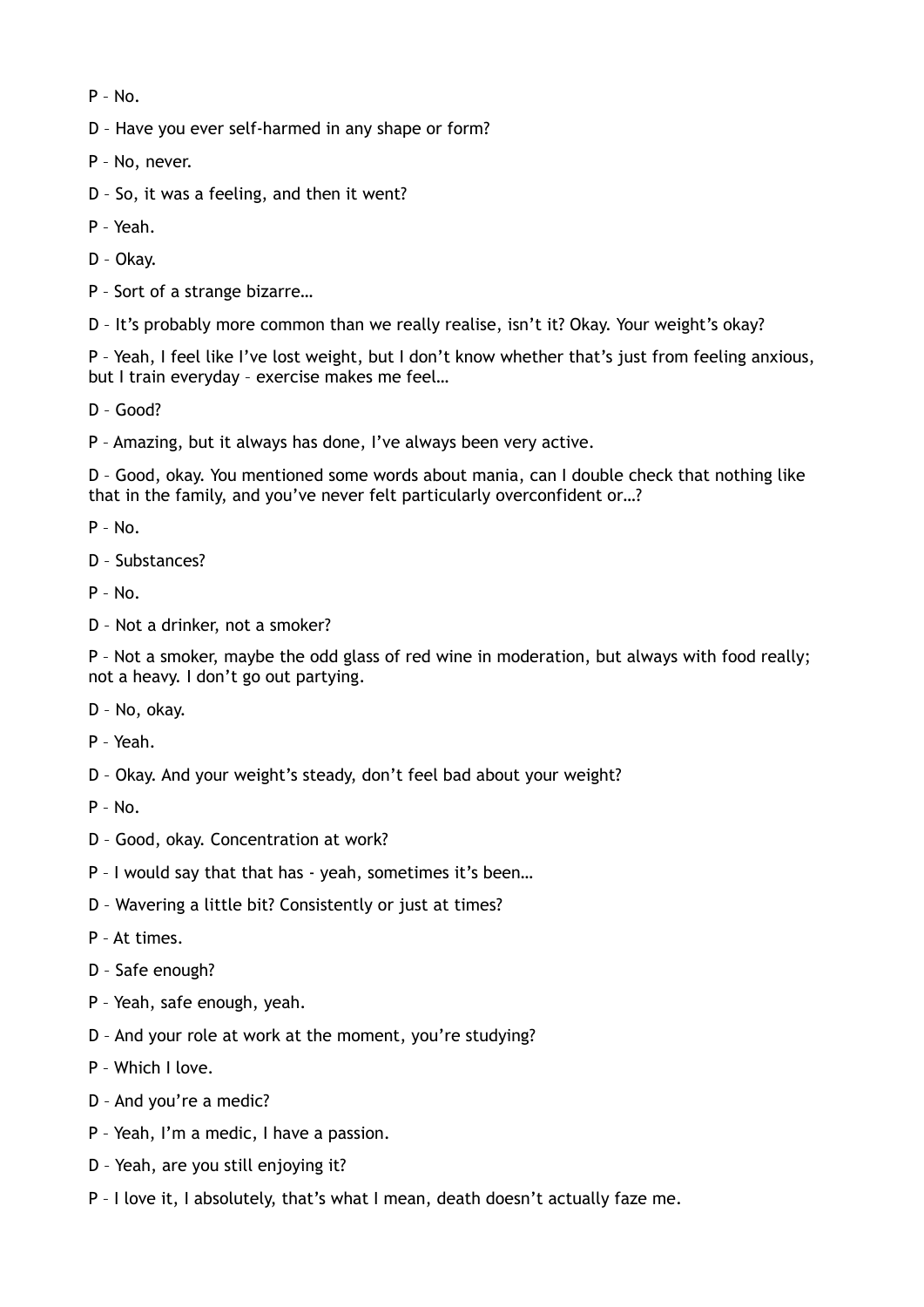D – Okay.

P – Yeah, I don't know.

D – Okay, let me just clarify a little bit about your mood, if that's okay.

P – Yeah.

D – On average – so not just today, and not just in the last couple of days, but just over the last 2 to 4 weeks, on example – where's your mood on average, ten's the happiest, nought's the saddest? Nought would be so bad that you definitely would kill yourself, where would you be on that scale?

P – I'd probably say a four.

D – Okay, and in terms of anxiety or stress, feeling panicky or het up – ten's the worst, nought's the best – where would you be on that scale?

P – Maybe six. Six.

D – Okay. So, things are a little bit fraught, but not quite at a diagnostic level, possibly, from what you're saying.

P – Yeah, yeah.

D – You sound normal, you sound healthy and normal.

P – I know.

D – Grief is difficult, isn't it?

P – It is.

D – And it takes many forms, and sometimes it bounces back for many reasons, doesn't it?

P – Yeah. The mind is so complex, isn't it, our emotions are things that you can't physically see.

D – Was there anything in particular that you were thinking I might do for you today?

P – I didn't know whether I could maybe, perhaps, go for some counselling sessions or something?

D – Have you had some before?

P – I've spoken with my priest, who's absolutely amazing, and every time I see him, he just uplifts me, but I can't carry him around.

D – Yeah, yeah, okay.

P – In a bag. He's always there on the phone, but he's just like, 'Jane, the power of God…' and I do believe that the power of God can… He is there to help, and I know not everybody believes and I don't preach it to people, but I do—we aren't meant to feel like this, we aren't meant to feel sadness or darkness, that's…

D – So, you've got techniques of helping to control the negative thoughts and enhancing the positives, haven't you?

P – Yeah.

D – And he's empowered you to do that, without him being there, hasn't he?

P – Yeah.

D – So, there are ways of doing that, there are talking therapies that do that too, as well as the stuff that he's taught you.

P – Yeah.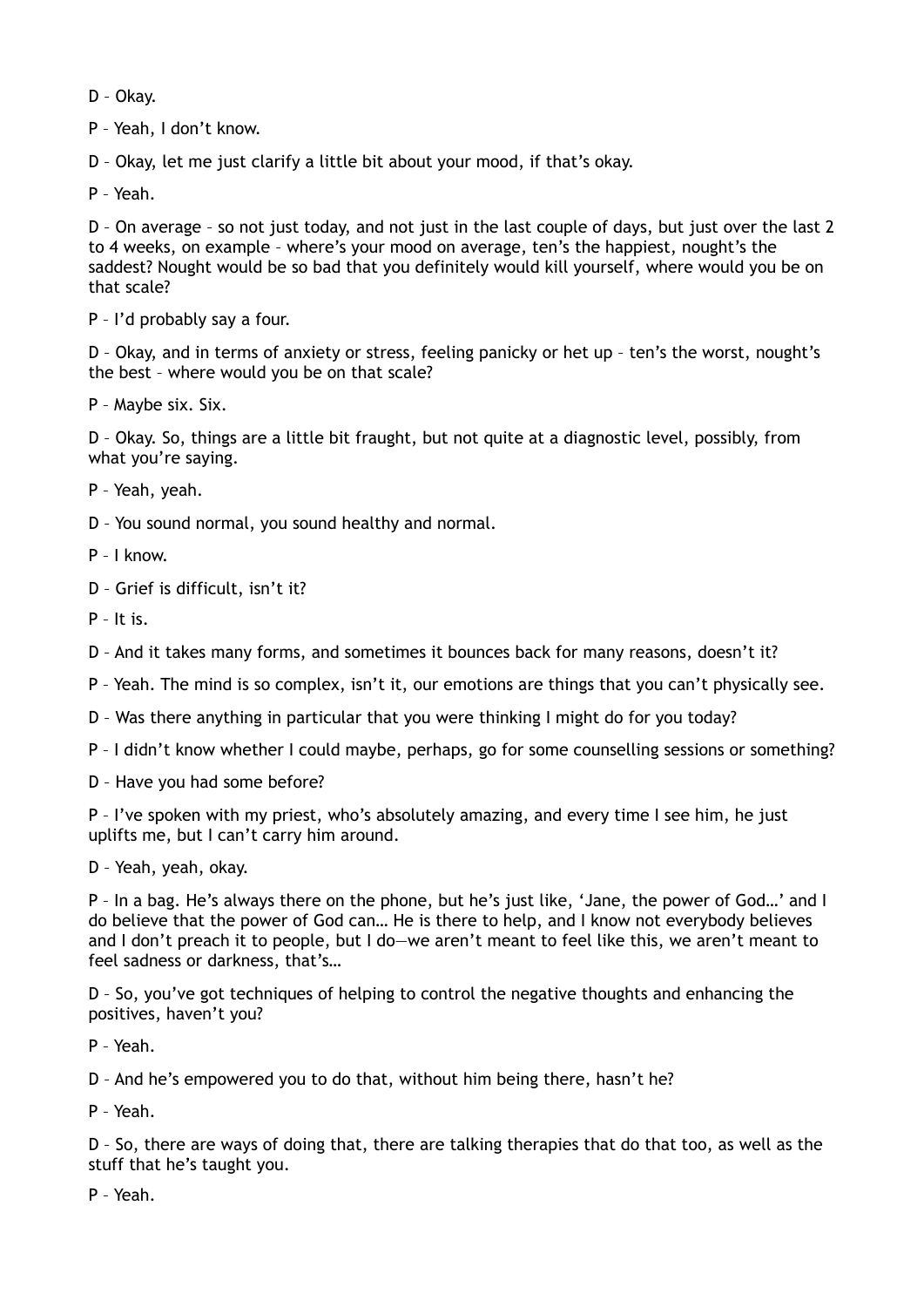D – So, we could go down—or you could go down the talking therapy avenue if you wanted to.

P – Yes.

D – There are cognitive techniques, like cognitive behavioural therapy techniques, either on the computer or face-to-face.

P – Yes.

D – Or, from a book that you could channel down if you wanted to, or there's mindfulness, and that can sometimes be a quite positive thing, as well, for you.

P – Yeah.

D – Any thoughts?

P – I would like the face-to-face communication.

D – Okay, lets do a face-to-face assessment in the first instance, we've got a very good service, talking therapy team locally, they're called IAPT, which is 'Increasing Access to Psychological Therapies'.

P – Okay.

D – I'll give you their phone number.

P – Okay, thank you.

D – And you can give them a call.

P – Thanks.

D – From what you're describing, I know your husband said do you need something, I'm not getting the feeling that you think you need something.

P – I don't think that's the answer, I don't know.

D – But medication could be a potential thing for you, but it doesn't sound like it's necessary at the moment. From the bereavement side of things, I'm wondering if a couple of tools might potentially be helpful to you.

P – Yeah.

D – I produced a leaflet about bereavement, but I think you've probably gone through all of that stuff already, but I can give you a copy of that if that's helpful to you.

P – Yeah, please.

D – Something that I've personally found very positive and helpful when it comes to talking about grief and loss and bereavement is a podcast called *The Grief Cast*.

P – Right.

D – Have you got a smartphone?

P – Yeah.

D – Download it onto your smartphone, listen to it, and expect to cry, that's fine, but also expect to laugh a little bit – it's comedians talking about them coping with their grief. Some of it's horrific, but do expect that it's normal for it to be difficult.

P – Yes.

D – But to come to terms with it sometimes takes much longer than you'd expect.

P – Yeah.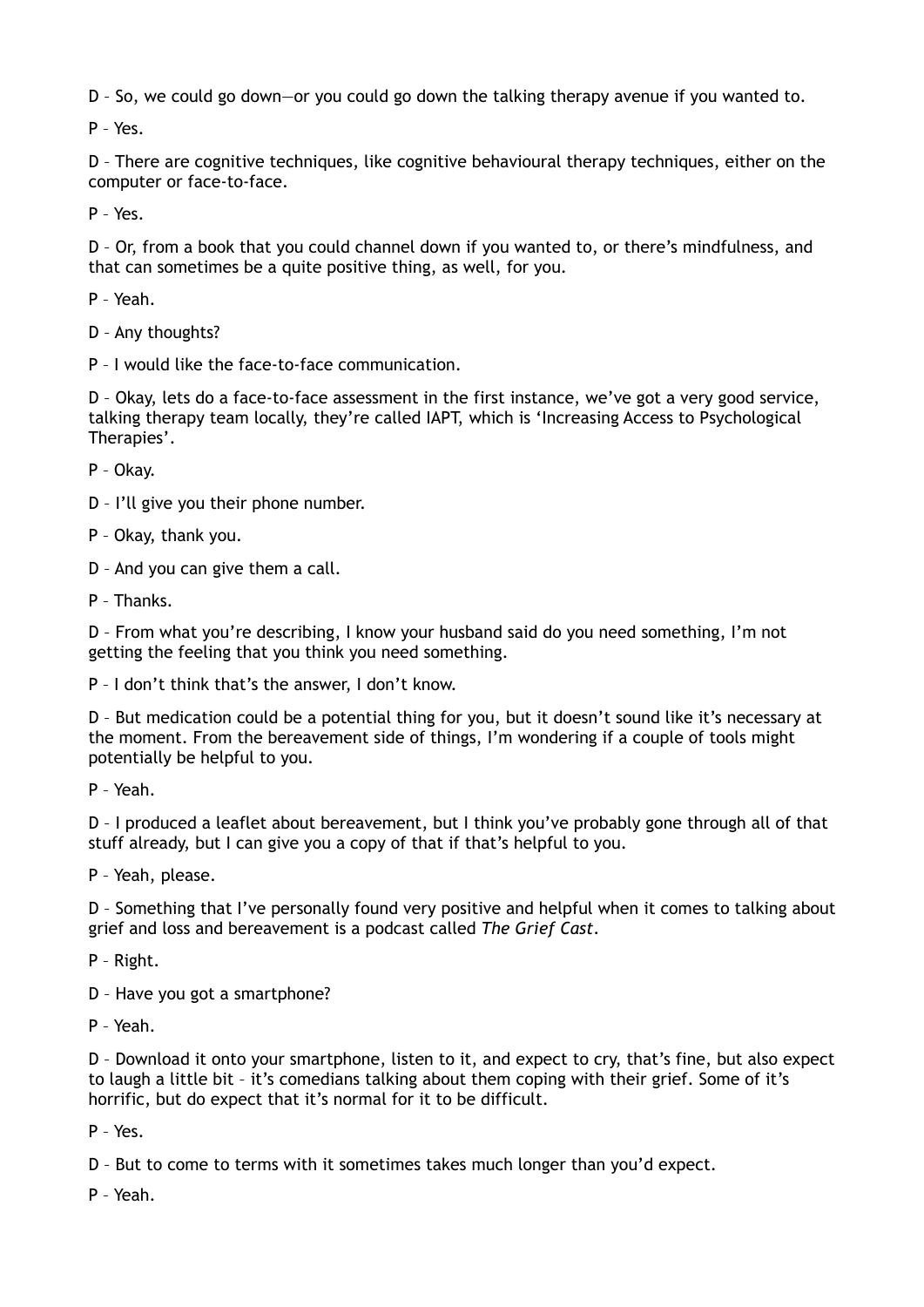D – Where shall we leave things today? So, I'm going to give you the phone number today for IAPT, for talking therapies. I'm also going to give you the podcast details.

P – Please do so, yeah.

D – And why don't we touch base again – whichever you prefer, either face-to-face or on the phone, if you prefer.

P – Face-to-face, yeah.

- D Okay, and when shall we meet again?
- P When do you think would be appropriate?
- D Little bit of time to pass, between four and six weeks, maybe?

P – Yes.

D – And then you can pop back and see me.

P – Yes.

D – Yeah, is that alright?

P – Yes.

D – If you're struggling, if you're having any really dark thoughts – it's okay to have momentary thoughts and then move on from that, it's okay.

P – Yes.

D – But, if you're having deep thoughts that seem to be persisting, feel free to give me a call.

- P Okay, thank you.
- D That's fine, or come to see me sooner if you need to.
- P Oh, thank you.

D – And this is so you can priority book, so you can book me the week before you need the appointment, just come in and say, 'I'd like an appointment for next week'.

- P Thank you.
- D Does that sound reasonable?
- P That sounds lovely, thank you.
- D Is there anything else you were hoping we would cover today?
- P No, that's been great, actually, it has.
- D Okay, alright.
- P I wish I just didn't leave it so long.
- D Well, it's a brave step, it's a brave step to share that, isn't it?
- P It is, yeah.

D – It's important that you don't feel on your own with that, but let's touch base again, feel free to give me a call if you need it in between times.

P – Thank you so much.

D – You're welcome.

P – Yeah, that's great.